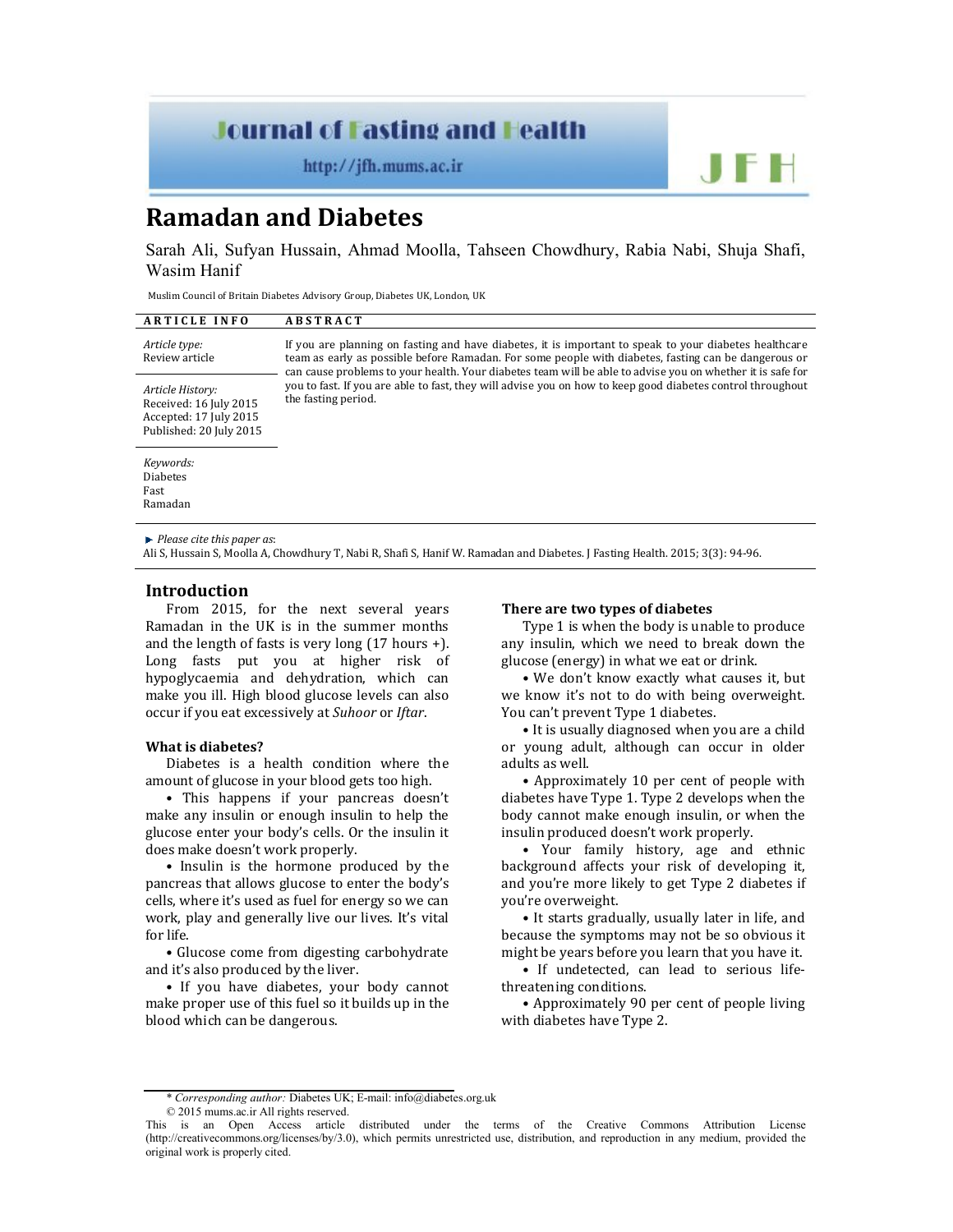#### **What happens to my body when I fast?**

When we don't eat during a fast, at about eight hours after our last meal our bodies start to use energy stores to keep our blood glucose (sugar) levels normal. For most people, this is not harmful.

With diabetes, especially if you take certain tablets or insulin, you are at risk of hypoglycaemia or 'hypos' (low blood glucose levels). This year, the fasts are long and the risks of hypoglycaemia and dehydration (lack of water) are high. Another problem that can occur if you have diabetes, is the risk of high glucose levels following the larger meals that we eat before and after fasting (at *Suhoor*/*Sehri* and *Iftar*). Hypoglycaemia, high glucose levels and dehydration can be dangerous for people with diabetes.

## **I have diabetes– can I fast?**

Most people with health problems, such as diabetes are exempt from fasting. Choosing to fast is a personal decision that you should make with advice from your diabetes team. For some people with diabetes, fasting can be dangerous or cause problems to your health. Certain people and circumstances are exempt from fasting. For example:

• children (under the age of puberty)

• the elderly

• those who are sick or have a certain health condition

- those with learning difficulties
- those who are travelling

• pregnant, breastfeeding and menstruating women

• anyone who would be putting their health at serious risk by fasting, eg people who treat their diabetes with insulin and/or certain medications, people who have complications as a result of their diabetes (damage to eyes, kidney or the nerves in your hands or feet), or people who have poor control of their diabetes.

## **If unsure, speak to your GP, diabetes nurse or diabetes doctor before fasting**.

**Remember**, if you cannot fast, you can complete your duties by offering charity or providing food to the poor. Speak to your local Imam for more information about this.

**Remember**, if you cannot fast this Ramadan, you may be able to make up the fast at a later date, perhaps during the winter months.

You must speak to your doctor or diabetes nurse about your diabetes treatment as early as possible before Ramadan.

## **Is it ok to test my blood glucose in ramadan while I am fasting?**

Yes, testing your blood glucose levels regularly is important and will keep you safe while fasting. This will not break your fast.

## **Do I need to wake up for** *suhoor* **(***sehri***)?**

Long hours without eating increase the risk of hypoglycaemia. You must try to eat a meal at *Suhoor* just before sunrise and not at midnight, as this will help to keep your glucose levels more balanced through the fast.

## **What types of food should I eat at** *suhoor*  **(***sehri***)?**

At *Suhoor* you should eat starchy carbohydrates which release energy slowly, such as multigrain bread, oat-based cereals, basmati rice together with beans, pulses, lentils and fruit and vegetables. Other foods which will keep your blood glucose levels more stable through the fast include pitta bread, chapattis and semolina. As with all meals, eat sensibly, do not over eat and remember to drink plenty of water.

#### **What types of food should I eat at** *iftar***?**

Remember to eat sensibly and healthily all year round but also in Ramadan. Overeating and eating the wrong foods (such as fried foods, foods high in fat and sugar) in large quantities will not only make you put on weight but will also lead to big increases and imbalances in your blood glucose levels. Keep portion sizes moderate. Remember that Ramadan is also about self-control and discipline. Please see your dietitian for further advice.

#### **What types of drinks can I have?**

Fasting can put you at risk of dehydration with long hours of fasting and also if you have high blood glucose levels. Drink plenty of fluids (sugar-free), particularly water at *Suhoor* and after *Iftar*.

#### **CAN I pray** *taraweeh***?**

Remember, *Taraweeh* can be a strenuous activity and you could become dehydrated or have low blood glucose levels. To avoid problems during *Taraweeh*, make sure you: